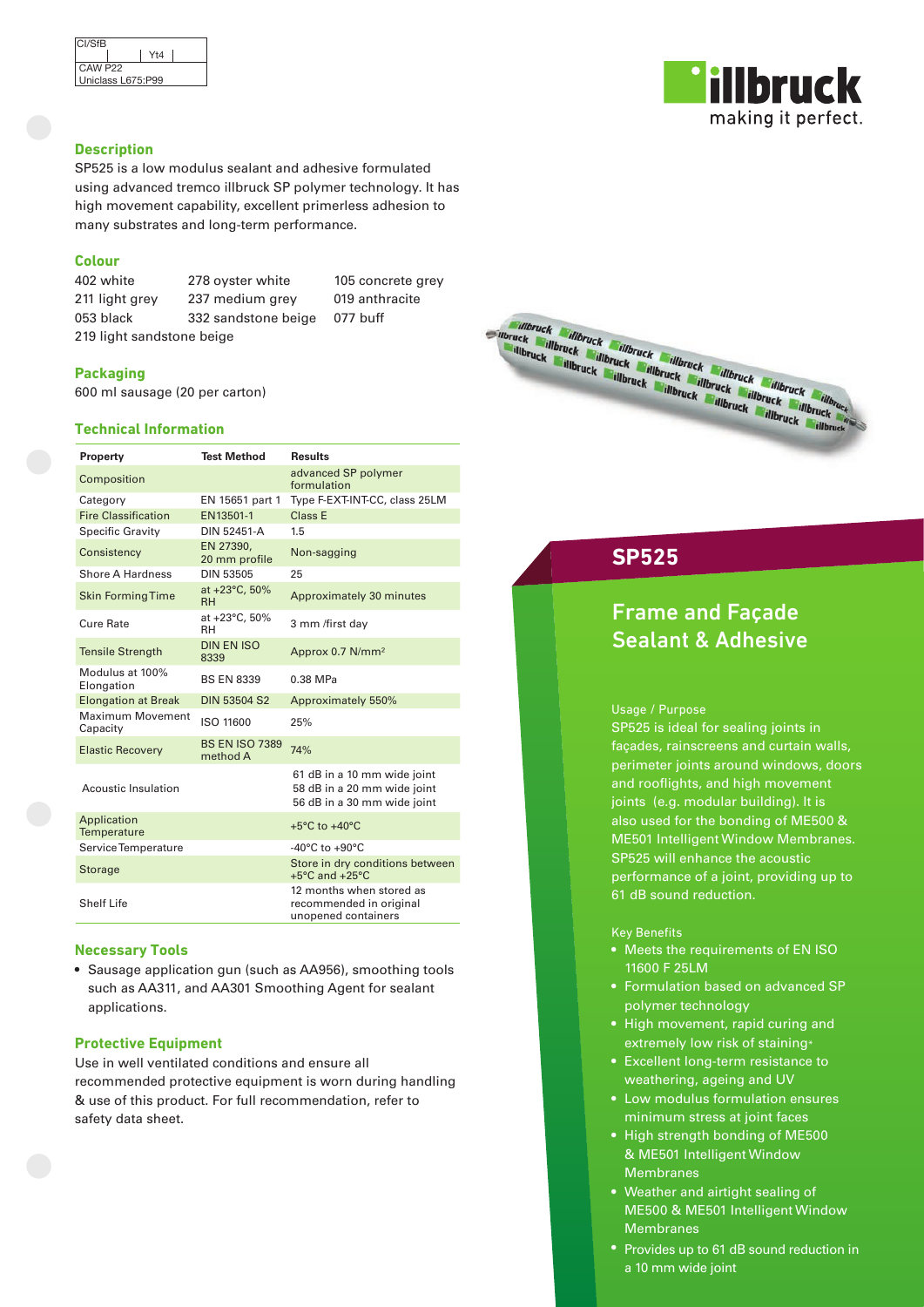## Frame and Façade Sealant & Adhesive

## **Priming**

• SP525 has excellent primerless adhesion to many typical construction materials but some substrates may require a primer – see primer table for details. For special situations, or if in doubt, please contact tremco illbruck Technical Services Department.

#### **Adhesion Table** ABS +, AT150 Polyamide AT150 Acrylic glass Acrylic glass<br>(PMMA) +, AT150 **Polyaster** (reinforced with glass fibers) + Aluminium + Polypropylene AT120 Brass AT150 Polystyrene AT150 Brick AT140 PPC or Powder Fru or rowder +, Test Concrete +, AT140 PVC foil +, AT150 Copper AT150 PVC rigid +, AT150, AT160 Electrically anodized aluminium <sup>+</sup> Sanitary Acrylic Sanitary Acrylic<br>coloured +, AT150 Glass + Stainless steel +, AT150 Hot dip Hot dip<br>galvanized steel +, AT150 Tiles back side AT140  $Iron + A T150$

+ = good adhesion can normally be expected without primer

Reference numbers (e.g. AT111) show the type of illbruck primer required to improve adhesion

## **Joint Design Considerations**

- Joint design to be in accordance with BS 6093.
- For the purposes of joint width calculation in BS 6093, the MAF of SP525 is 25%.
- Minimum joint width should normally not be less than 5 mm.
- Typical maximum joint width of 30 mm, however for all large joints (greater than 30 mm), please contact tremco illbruck to discuss project specifics.
- Width to depth ratio should typically be 2:1.
- Minimum width to depth ratio should typically be 1:1. Please note MAF is reduced at smaller width to depth ratios.
- The minimum contact area with any substrate (including for fillet joints) should be determined by the quality of the bond. If in doubt please contact tremco illbruck.
- PR102 PE backing rod should be used in all parallel joint applications.

## **Surface Preparation**

- Always carry out a test to confirm compatibility prior to use.
- Surfaces must be clean, free from grease and must be stable and dry.
- Use a brush to remove loose particles from joints.
- For non-porous substrates use cleaner AT200, do preliminary test.
- For plastics and powder coatings, clean with AT115 and conduct preliminary tests to confirm compatibility.

## **Application as a Sealant**

- Application should be in accordance with BS 8000:16 - "Code of practice for sealing joints in buildings using sealants".
- Design of joints should be in accordance with BS 6093:2006.
- Apply between +5°C and +40°C using conventional sausage gun such as AA956 or AA976.
- All beads should be tooled after application to ensure firm, full contact with the joint faces using smoothing tools such as AA311 and AA301 Smoothing Agent.

## **Application as a Membrane Adhesive**

- Apply between +5°C and +40°C
- For bonding to the window frame, apply a minimum 7 mm dia bead of SP525 Adhesive to align 9 - 10 mm from one edge of the back (shiny) face of the membrane and bond to the window frame face or edge (ensure frame is dry and clean), compress to approximately 18 x 2 mm using a seam roller, taking care that the adhesive does not exude out onto the frame.
- For bonding to the construction substrate, apply a 10 mm dia bead to align 15 mm inside the edge of the membrane and after locating against the frame, consolidate using a seam roller. The compressed adhesive bead should now be approx 30 - 35 x 2 mm.
- Consolidate the bond with a seam roller. Take care not to allow adhesive to exude out from the edge of the membrane and potentially stain the frame.

## **Coverage**

| Width x Depth (mm)                                 | Linear metres per<br>600 ml Sausage |
|----------------------------------------------------|-------------------------------------|
| $6 \times 6$                                       | 16.7                                |
| $10 \times 6$                                      | 10.0                                |
| $10 \times 10$                                     | 6.0                                 |
| $20 \times 10$                                     | 3.0                                 |
|                                                    |                                     |
|                                                    | <b>Fillet Linear metres per</b>     |
| Fillet Width x Depth (mm)                          | 600 ml Sausage                      |
| $6 \times 6$                                       | 33.3                                |
| $10 \times 10$                                     | 12.0                                |
|                                                    |                                     |
| <b>Circular Bead for Bonding</b><br>Membranes (mm) | Linear metres per<br>600 ml Sausage |
| 8                                                  | 11.9                                |
| 10                                                 | 7.6                                 |